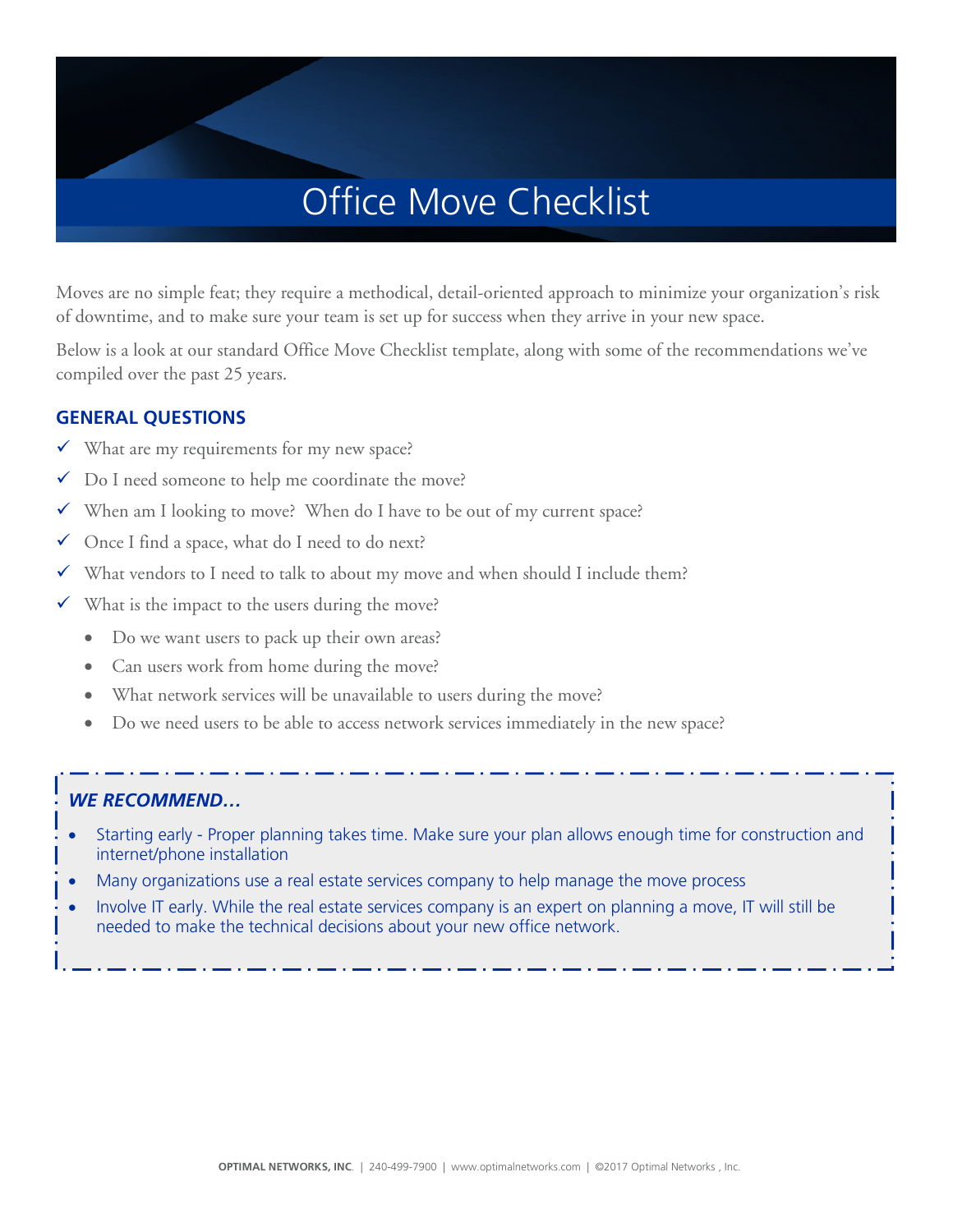### **AUDIO/VISUAL**

- $\checkmark$  Determine your audio/visual needs for the new space
- Select AV Vendor
- $\checkmark$  Ask vendor what their IT requirements are (i.e. analog lines, VoIP extensions, local IP addresses, wireless access, etc.)
- $\checkmark$  Provide vendor contact information including primary contact, phone number(s) and email address(es)

## *WE RECOMMEND…*

- Asking for referrals for vendors
- Getting 2-3 quotes to compare
- Have IT review quotes to look at networking requirements. For example, AV vendors may offer wireless controllers and you may be able to use your existing wireless infrastructure to support them

### **BUILDING INFORMATION**

- $\checkmark$  List all contacts for the new and current buildings
- $\checkmark$  Review your current lease for information about moving out of your space.
- $\checkmark$  Parking information for staff & vendor visiting spaces
- $\checkmark$  Determine the loading dock & freight elevator locations and provide to vendors
- $\checkmark$  Determine the building policies for:
	- Building access
	- Construction hours
- $\checkmark$  Take a look at your construction schedule, including:
	- How much construction is needed?
	- When will construction start?
	- When will cabling be able to start?
	- When will AV be able to start?
- Loading dock access
- Freight elevator access
- When can internet connection be installed?
- When will network equipment be able to be deployed?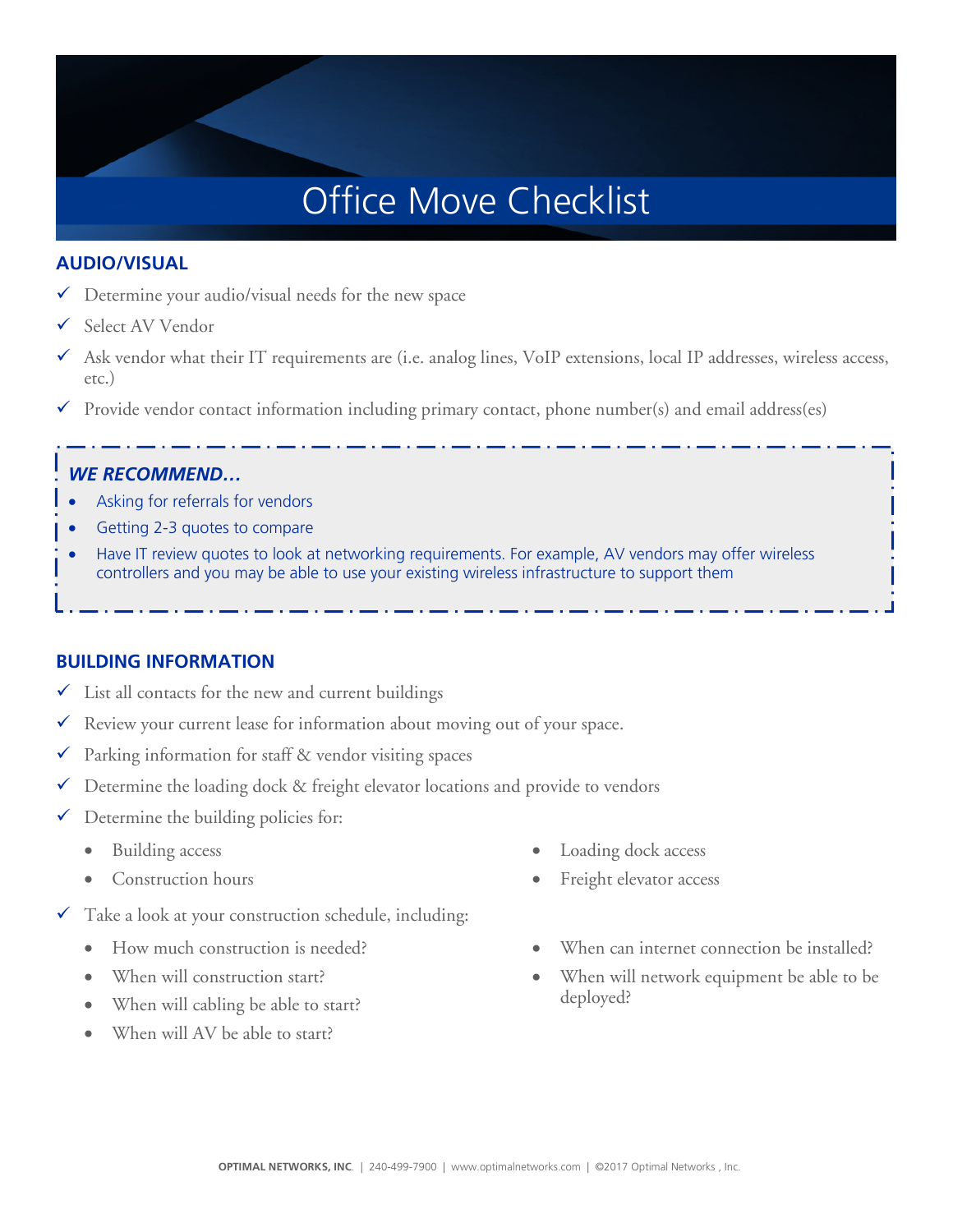#### *WE RECOMMEND…*

- Knowing your lease! For example, do you have to remove any cabling or cabling management (patch panels/ladder racks, etc.) from your existing space before moving out? We recommend you review your lease and speak to the building management company so there are no surprises
- Informing vendors of the location of the loading dock and freight elevator(s). Make sure to include the building's policy for their use. For examples, if the building only allows moves to occur after hours then that will impact the timing and cost of your move
- Notifying IT of the construction schedule, especially with regard to the following:
	- When will walls be up so that they can see the planned office layout to determine wireless access point locations?
	- When will cabling start so they can ensure that they have provided the cabling vendor with the necessary information before then?
	- When can they coordinate the ISP(s) to install their circuits?
	- When can they install any networking equipment and perform some initial testing (i.e. ISP testing)? Ideally this would be done the week of, or the week prior, to the move in date to allow time for troubleshooting any issues

#### **CABLING**

- $\checkmark$  Determine location and number of power outlets & wall jacks in each office and other locations
- $\checkmark$  Determine how many wireless access points are needed and where they will be located
- $\checkmark$  Determine your color scheme for cabling
- $\checkmark$  Determine the numbering schedule for wall jacks
- $\checkmark$  Patch panel and equipment rack requirement
- $\checkmark$  Rack design
- Provide vendor contact information including primary contact, phone number(s) and email address(es)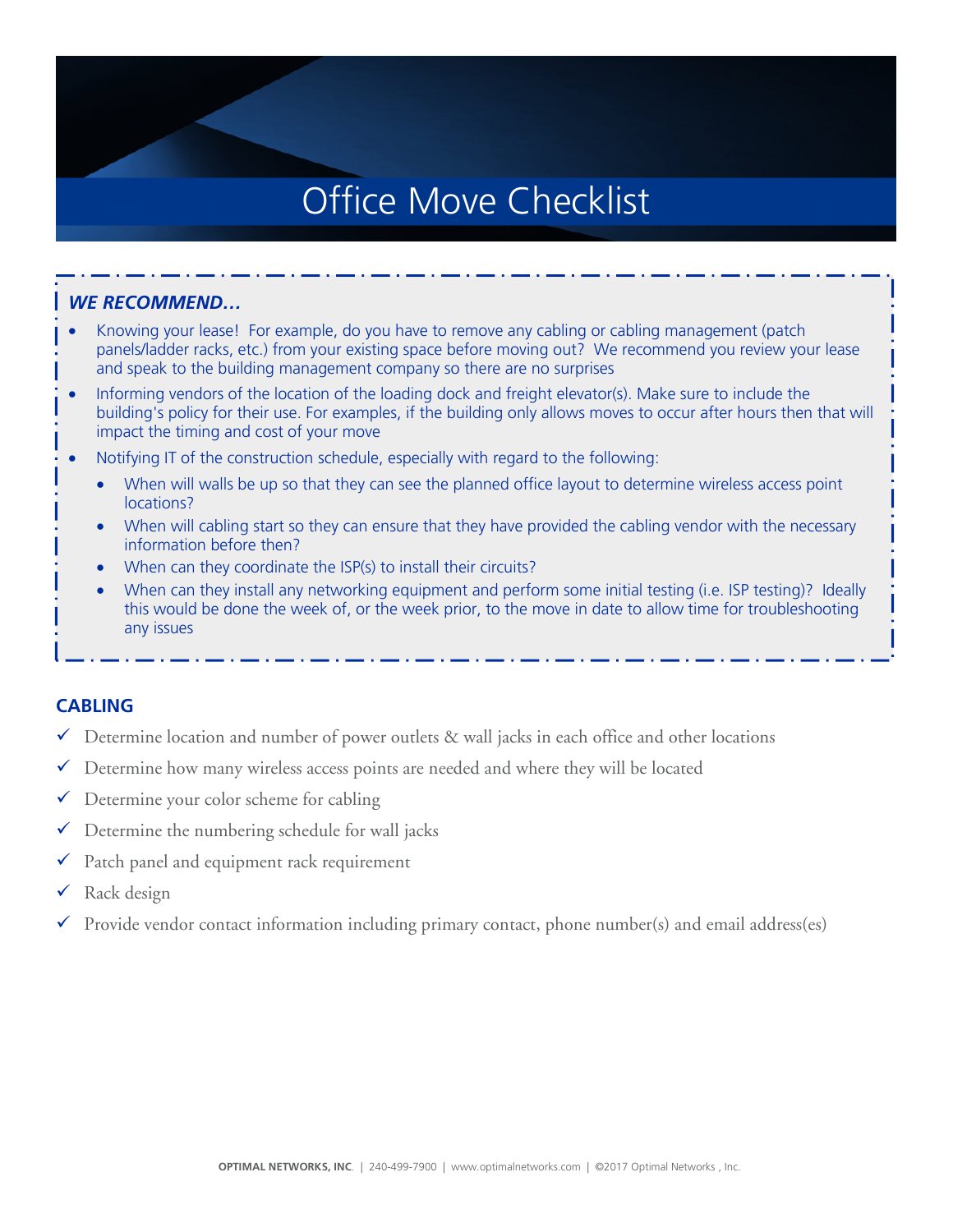## *WE RECOMMEND…*

- Thinking about furniture location in the office when determining location and number of power and wall jacks. If you will be allowing users to determine where their desks will go in their office, you need to make sure you have power and data nearby
- Cabling for the future. It will be cheaper overall to add extra cabling now then to have a vendor come back later to add more drops
- Having IT do a walk through once walls are up to determine location of access points
- Asking the construction company for information about the ceiling/wall material if need be to determine the proper mounts required for the access points
- Using separate color wall jacks and patch cables for phones, data, etc.
- Using the office numbers and then letters (i.e. 305A, 305B). If more than one wall jack is in each location, add a number at the end (305A1, 305B1, 305A2, 305A3).
- IT provide the details of any rack(s) needed and cabling vendor should order and install
- IT provide details of how switches/patch panels/equipment will be deployed in the rack(s) so the cabling vendor knows where to install any patch panels

### **FURNITURE**

- $\checkmark$  What furniture will be moved and what furniture will be replaced?
- What is the plan for recycling/donating existing furniture?
- $\checkmark$  Where will furniture go in each office? Does the furniture have built in cable management or openings for cable management?
- When will furniture be delivered and installed?
- Ensure your furniture can support any new workstation setups such as dual monitors and/or standing desks

- Thinking about office design and furniture placement. You want to avoid having furniture that blocks the network jacks and power outlet. Look for furniture with built in cable management or that provides multiple openings to run the cables/cords to provide flexibility for equipment placement.
- Having any new furniture delivered at least a week before the move in date, if possible
- Informing IT when the movers will have any furniture being moved ready in the new location.
- Scheduling the Assembly & Testing task for after any new furniture is delivered and/or any existing furniture has been moved. IT cannot deploy workstations to any location where there is no furniture so improper scheduling can lead to cost overruns
- Confirming that any new workstation setups are supported by the furniture you are ordering.
- Discussing any new workstation setups with IT and the furniture vendor to ensure there are no surprises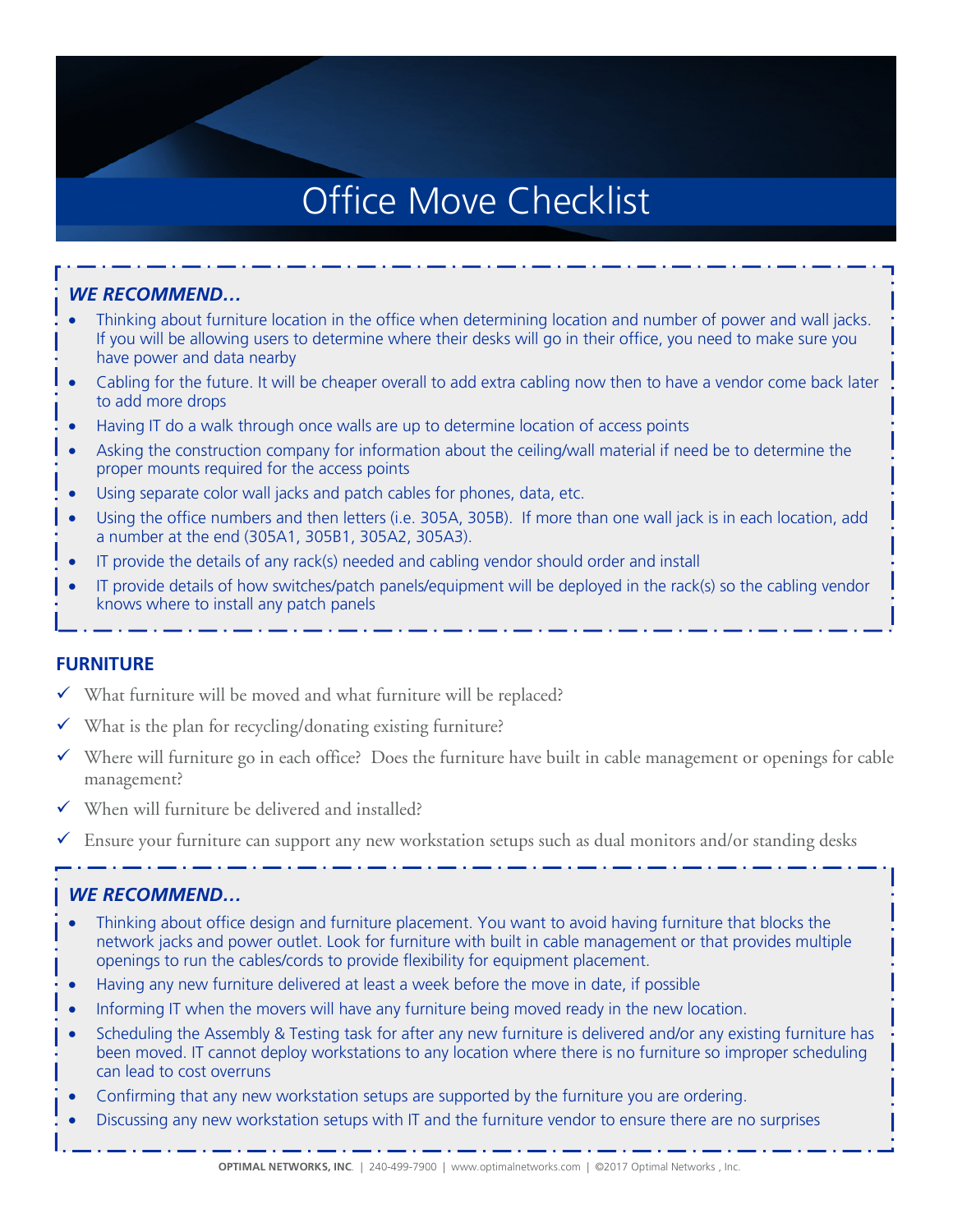#### **INTERNET**

- $\checkmark$  Determine what providers are available at your new space and if your current provider is one of them
- $\checkmark$  If current provider is available in new space and you plan to stay with them:
	- Determine if your ISP will require you to sign up for a new service or just a move of your existing service. If a move, will they allow you to keep your current IP addresses?
	- Determine any changes to your current contract
	- Determine if you require the internet be active in both locations for any period of time
- $\checkmark$  Determine your new speed requirements
- $\checkmark$  Determine location and access requirements for the demarc
- $\checkmark$  Determine if the ISP will extend the circuit from the demarc to your new office or will you need to have someone else (like the cabling vendor) do this? What are the ISPs requirements for the extension?
- $\checkmark$  Determine who is responsible for returning any necessary equipment
- $\checkmark$  Provide vendor contact information including primary contact, phone number(s) and email address(es)

- Starting early. Most ISPs can take at least 60-120 days to have their service installed and ready
- Knowing your current contract! For example, if your current provider is not available in your new space, is there a provision to let you out of your contract?
- Determining if you are keeping your current provider or looking at a new provider(s) If keeping your same ISP, have IT determine if it is best to have them order a new circuit or move your existing circuit
- Getting 2-3 quotes
- Having IT review the quotes to ensure the vendors are providing you with the services you need
- Asking provider who is responsible for the cost of extending the circuit to your new office location
- Having the ISP, or vendor providing the ISP, sign off on any cabling work done by another vendor
- Having the ISP circuit installed about 1 week prior to your move in date so IT can test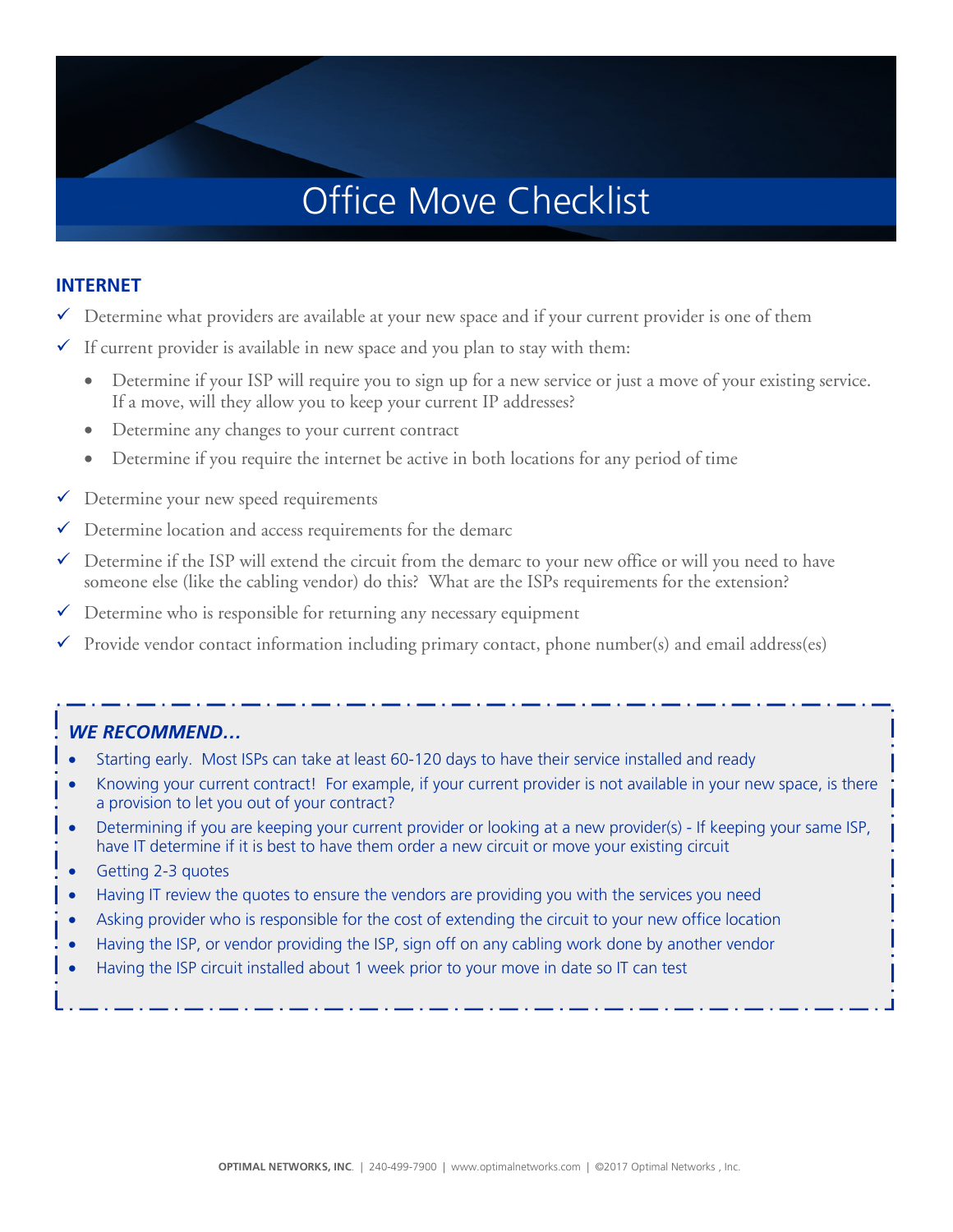### **LAN/SERVER ROOM**

- Size/Location of Server/LAN room
- Configuration of Server/LAN room, including:
	- Location of power LAN room should have dedicated/isolated power per outlet.
	- Any special power needs for equipment
	- AC requirements will the room have/require dedicated AC or alternative cooling/vent options?
	- Location of rack
	- Security Physical lock, Key Fob entry? Drop ceiling? Door type, such as solid wood or metal?

### *WE RECOMMEND…*

- Having IT involved in determining the requirements for the new LAN/Server Room
- Making sure power is at least 20 amp circuits and is dedicated per outlet
- Ensuring that the location is not next to any water source, kitchen, bathroom, etc., and should be centrally located within cabling constraints (300 feet for copper, and 900 feet for multimode fiber)
- Ensuring room is locked (once complete) with limited access

### **NETWORKING EQUIPMENT**

 $\checkmark$  Determine what networking equipment will be moved and what will be replaced

Plan for disposal of any equipment not being used and returning any equipment to the proper vendors

- Having IT determine what equipment can be moved and what equipment should be replaced
- Using the move as an opportunity to do a hardware refresh. While you may spend a little more in upfront costs you may be able to roll the costs into your IT budget for the move and replacing equipment can lead to savings in project labor
- Speaking to your current ISP & Phone vendors (and any other vendors) about returning any old equipment
- Asking if the company you are using will dispose of your network equipment, or ask IT to get a quote for recycling it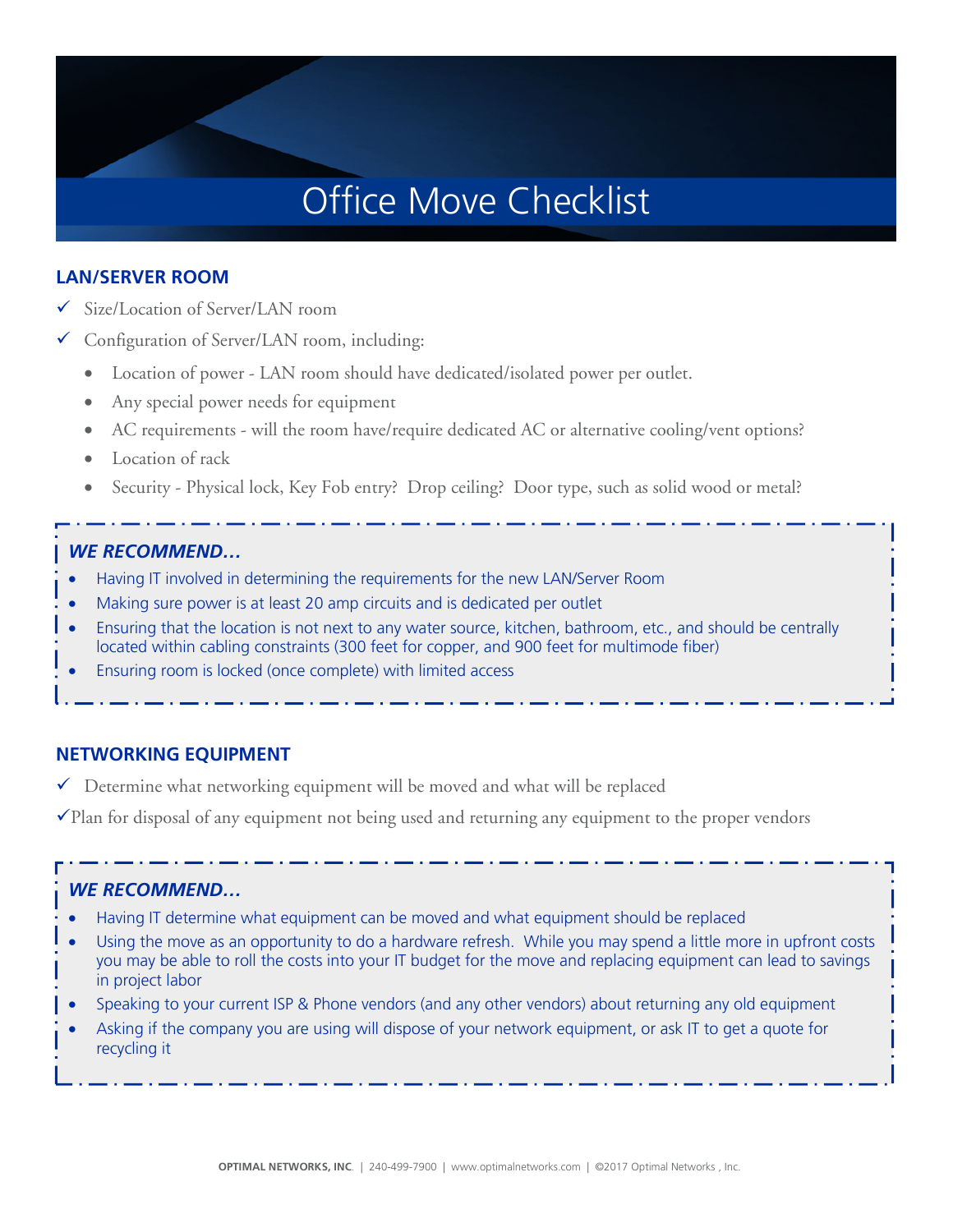#### **PHONES**

- $\checkmark$  Note what type of phone system you have (internal phone system or hosted phone system)
- $\checkmark$  Determine your plan for your current phone system (move or replace)
- $\checkmark$  Determine what providers are available at your new space and is your current provider one of them
- $\checkmark$  Determine if you require any analog lines or digital-to-analog converters at the new space
- $\checkmark$  Determine who will be responsible for moving any phones/phone equipment
- $\checkmark$  Determine who is responsible for returning any necessary equipment
- $\checkmark$  Provide vendor contact information including primary contact, phone number(s) and email address(es)

### *WE RECOMMEND…*

- Starting early. It can take at least 30-90 days for new phone service to be installed, especially if the phone vendor will be providing their own circuit
- Having IT talk to the phone vendor to discuss the following:
	- Recommended network setup to ensure that the phone vendor quotes (or IT provides) the proper equipment
	- Who will be responsible for moving/returning any phones and phone equipment from the old office
	- Who will be responsible for patching the phone jacks into the switches in the LAN room
	- Who will be responsible for deploying and testing the phones at the users' locations
	- Configuration needed to ensure that voicemail to email is working (if applicable)
	- In case of hosted VOIP, failover of phone system to another connection
	- Plan for testing the phone system, including failover (if applicable)

#### **PRINTERS/COPIERS**

- $\checkmark$  Create a list of all printers you have, will they all be moved?
- $\checkmark$  Inform IT of any printers (including multi-function devices you will be adding during the move)
- Reach out to your printer/copier vendor to determine what role they will play in moving the equipment
- $\checkmark$  Determine the location for each printer in the new office. Will this require any users to change their default printers?
- $\checkmark$  Determine who will be responsible for moving and reconfiguring any devices
- $\checkmark$  Ask vendor what their IT requirements are (i.e. IP address for device)
- $\checkmark$  Provide vendor contact information including primary contact, phone number(s) and email address(es)